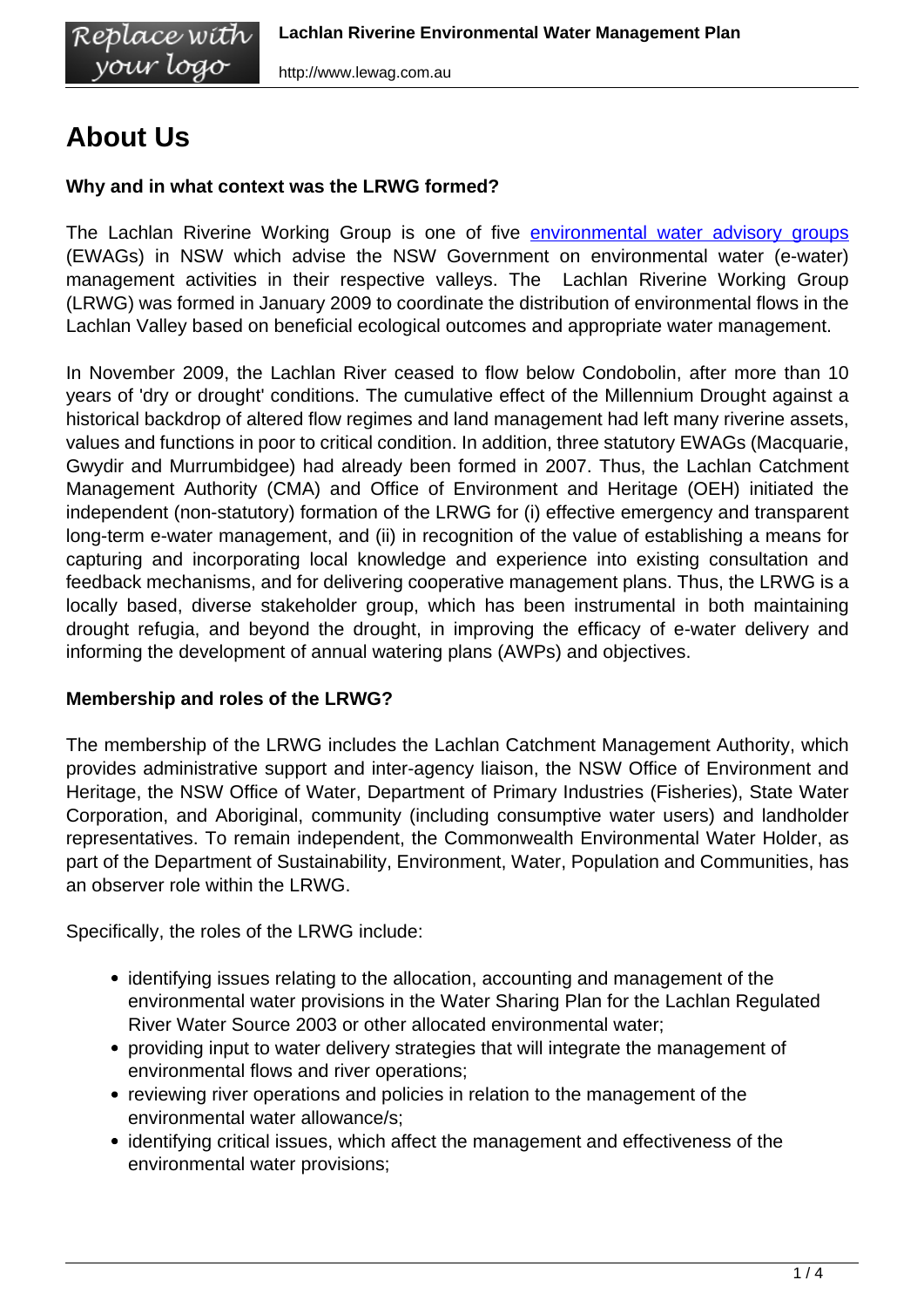Replace with vour logo

- providing advice on other matters relevant to the sustainable management of high value wetlands and other riverine environments that are dependent on the water sources in the Lachlan Catchment; and
- communicating with the public and stakeholder groups through the media or other means on issues relating to environmental flows.

#### **History of environmental water management in the Lachlan**

Prior to the formulation of the current Lachlan Water Sharing Plan, rules to provide water for the environment of the Lachlan River were first applied in 1992. The Lachlan River Management Committee was then established in 1997 to provide advice on environmental flows and formulate rules for environmental water. These rules were substantially revised after consultation with the Lachlan River Management Committee and were adopted and implemented by the NSW Government in 1998.

The Water Sharing Plan for the Lachlan Regulated River Water Source was formally gazetted on 21 February 2003 and amended on 1 July 2004. The plan is a legal document made under the [Water Management Act 2000](http://www.austlii.edu.au/au/legis/nsw/consol_act/wma2000166/) (the Act) and is implemented by the NSW Office of Water. The environmental provisions in the current Water Sharing Plan build on the earlier rules. The Lachlan Water Sharing Plan (WSP) was suspended in July 2004 due to severe drought conditions. The suspension allowed for drought management measures that are beyond the capacity of WSP, to be put in place. While the WSP was suspended and prior to the establishment of the LRWG, unregulated tributary flows were managed for the environment by the NSW Office of Water on advice from State Water and the Lachlan Customer Services Committee, of which The NSW Office of Environment and Heritage is a member. The Lachlan WSP recommenced on 16 September 2011.

### **History of the Lachlan Environmental Water Management Plan**

[caption id="attachment\_1494" align="alignleft" width="205"]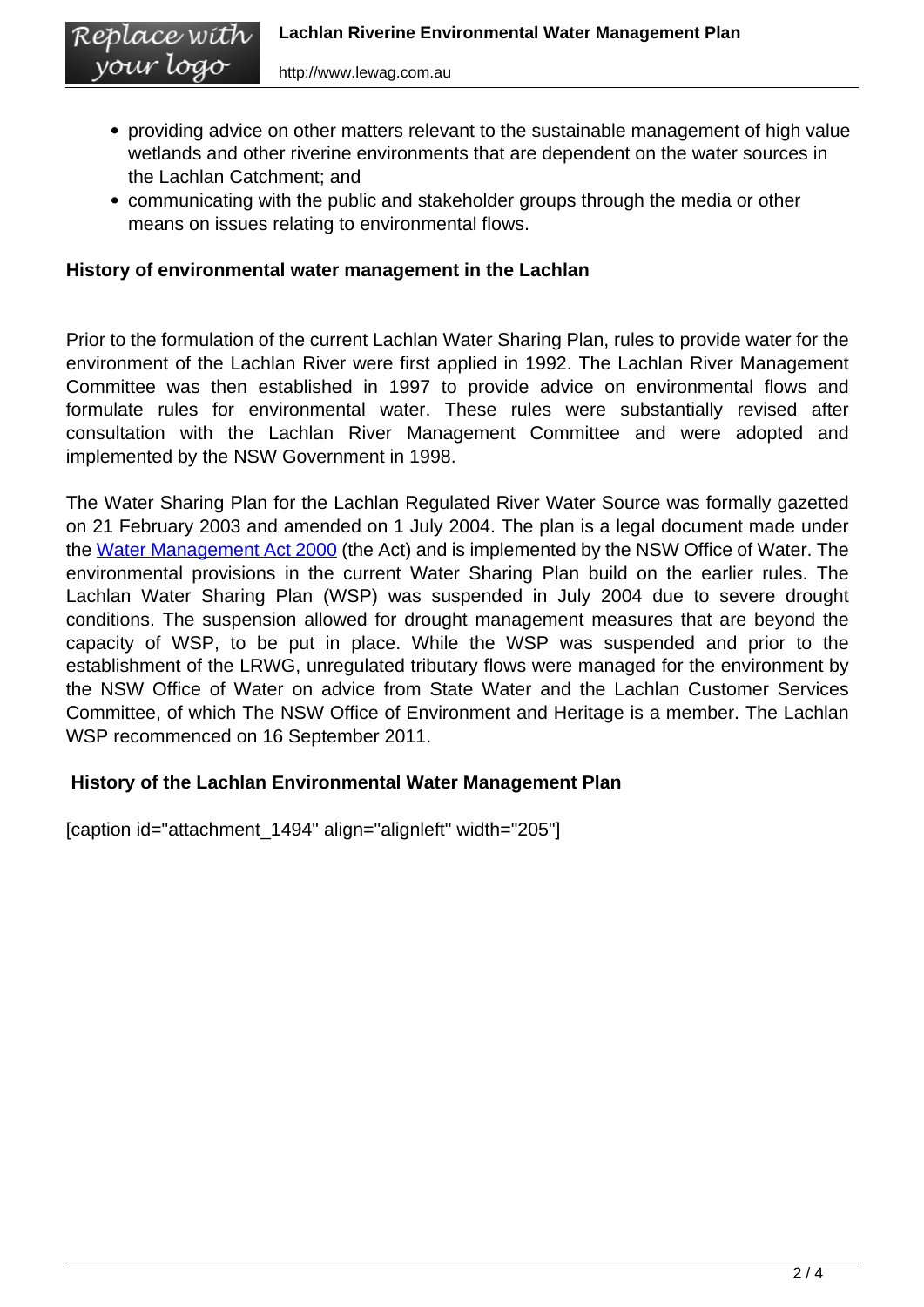http://www.lewag.com.au



Replace with your logo

Click to download LEWMP Summary[/caption]

The Water Sharing Plan for the Lachlan Regulated River sets out rules for the allocation and release of 'Planned' Environmental Water. However, the Water Sharing Plan does not provide direction for the management of licences committed as Environmental Water or the desired ecological outcomes and overall environmental objectives associated with its use.

Sources of licensed water for environmental purposes and LEWMP include Environmental Trust and RiverBank, held by the NSW Office of Environment and Heritage, and Commonwealth Environmental Water, held by the Department of Sustainability, Environment, Water, Population and Communities (DSEWPaC). Cultural water may also be available to indigenous groups throughout the Lachlan.

The LEWMP was developed by the LRWG as a website or an interactive tool to collate all available wetland information, so it is easily accessible and can be regularly up-dated, which will assist the LRWG to list and prioritise riverine values and needs. This tool will support the appropriate delivery of environmental water through the reinstatement of a more natural flow regime and the restoration and maintenance of critical ecological functions and habitats. It will also help to communicate the process of delivering environmental flows and the outcomes from its delivery to the wider community.

Knowledge of ecological water requirements of the different water-dependent ecosystems that contribute to the character and values of the Lachlan is varied through the catchment. Little is known of many of the wetlands in the upper and mid catchments, while the lower catchment assets, particularly those listed as Nationally Significant, have considerable information to assist in the determination of their watering requirements. An assessment of the amount of water needed to maintain identified functions and habitats of the Lachlan Valley is crucial to appropriately managing Licensed Environmental Water to achieve desired outcomes.